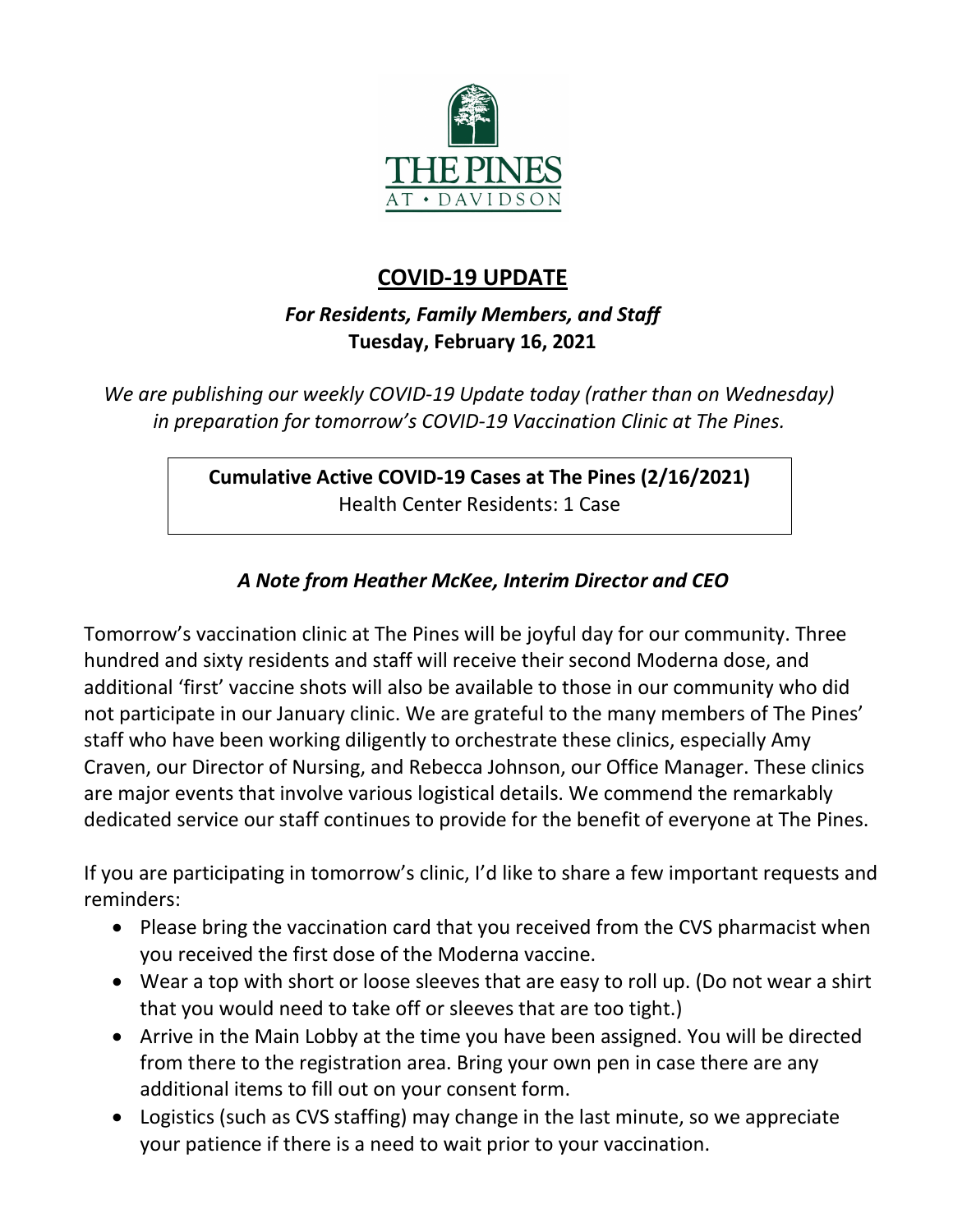- Be prepared to sit in a designated area for fifteen minutes after you have been vaccinated. A member of the Health Center staff will be monitoring this area in case someone needs medical assistance.
- Parking in front of the Main Building and throughout campus will be a challenge throughout Wednesday. If you can, please walk to the Main Building.
	- o We ask Poplar Hill Villa residents to please park in the detached parking area behind their Villas to make room in front for those individuals who need to park close to the Main Building to receive their vaccinations.
- Please remember that the second dose of Moderna does not become effective until at least two weeks after this vaccination. We ask that you exercise the same caution as you have prior to receiving this second dose.
- Finally, health officials currently have limited information on how much the vaccines might reduce transmission. Until that time, we must proceed with the possibility that a vaccinated individual could unknowingly spread the virus to another individual.
- Health officials also do not know how long the vaccine protection lasts.
- With these last two points in mind,
	- o Please continue following health guidelines, which include wearing a mask, staying at least 6 feet away from others, avoiding crowds, avoiding poorly ventilated spaces, covering coughs and sneezes, and washing hands often.

As I shared yesterday in my [Monday Minutes](https://www.youtube.com/watch?v=Lli7Dx_WERE&feature=youtu.be) video, The Pines will continue to follow public health guidelines and the advice of medical experts as it plans for a safe re-opening of our community. Residents and staff have been patient and supportive for many months, and we are grateful that the vaccine will help us (cautiously) resume many services and activities enjoyed by residents before COVID-19 emerged.

Over the next 45 days, we also expect the new common areas under construction to be completed including a new Davidson Room, Marketplace Dining area, and fitness spaces. There will be many reasons to be celebrate! We will keep you informed as we get closer to these exciting new building milestones.

**"Frosty Self-Quarantine"** We grateful to Paul Leonard for sending this delightful photo of Frosty, who charms and amuses so many residents and staff in our community!